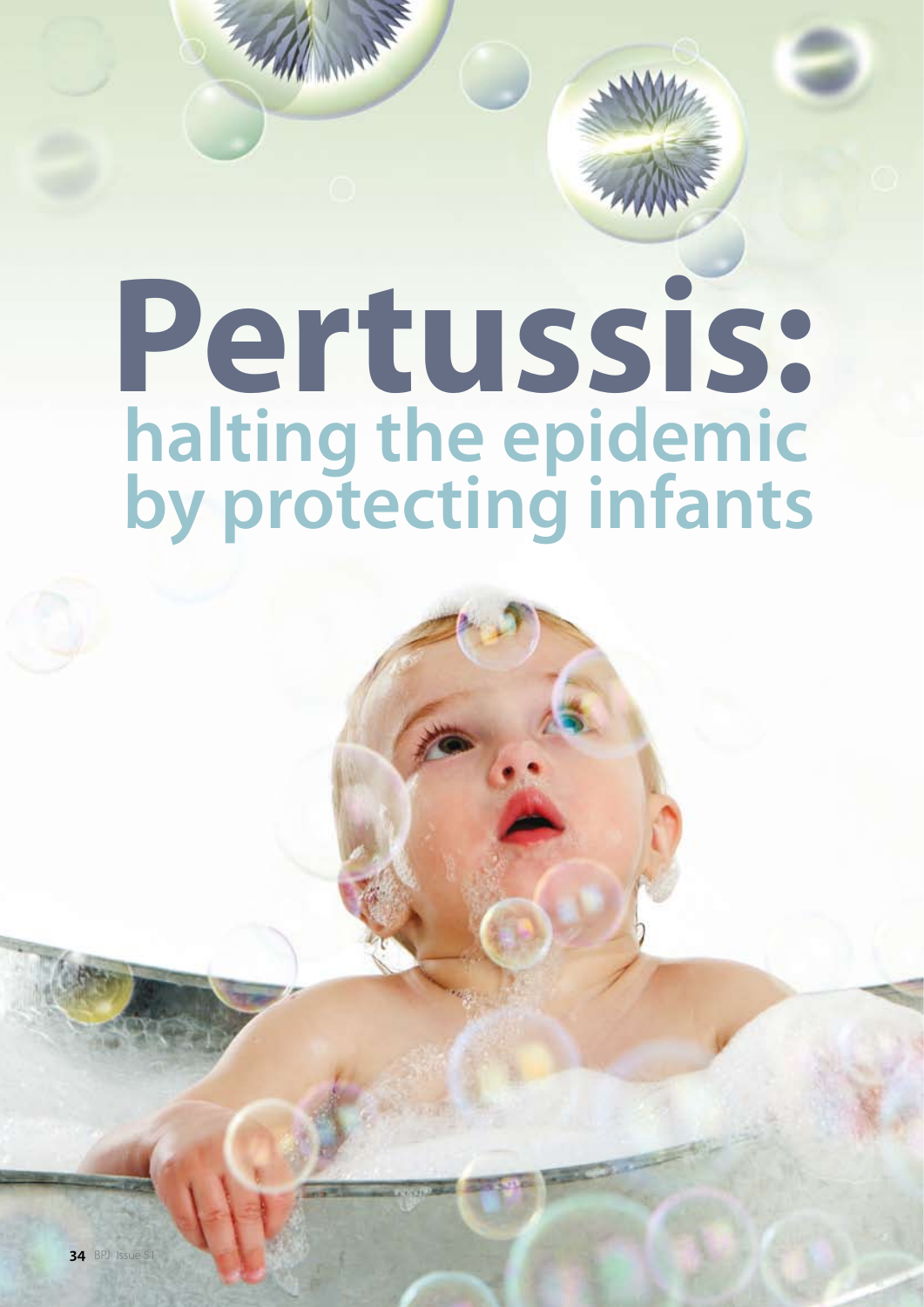*Infants who have not yet completed the National Immunisation Schedule and children who are not immunised, or only partially immunised are most at risk from pertussis. The best way to protect at-risk individuals is on-time vaccination, as it protects against infection for infants who are at highest risk and reduces the number of people in the community that can transmit the bacteria. Pertussis booster vaccinations in the combination Tdap vaccine are fully-subsidised as of January, 2013 for pregnant women between 28 – 38 weeks gestation*

## **The New Zealand pertussis epidemic**

*Bordetella pertussis* infection, also known as pertussis or whooping cough, is currently at epidemic levels in New Zealand. In 2012 there were 5793 reported cases and two deaths.<sup>1</sup> Canterbury (1209), Capital and Coast (680) and Nelson Marlborough (670) DHBs reported the highest numbers.<sup>2</sup> Figure 1 shows pertussis hospitalisations by calendar month since 1998.

Infants aged under one year are at the greatest risk of severe disease and account for over 60% of the hospitalisations that have occurred since the latest outbreak began in August 2011.<sup>2</sup> Health professionals can reduce severe pertussis infection rates by recommending on-time vaccination for all infants and children, and booster vaccinations for women who are pregnant and adults with regular contact with infants.

## **Pertussis immunisation recommendations**

There are three acellular pertussis-containing vaccines (i.e. vaccines containing only antigenic fragments of the pertussis bacteria) funded under the New Zealand Immunisation Schedule:<sup>3</sup>

- 1. INFANRIX-hexa provides protection against diphtheria, tetanus, pertussis, hepatitis B, poliomyelitis and disease caused by Haemophilis influenza type b. This vaccine is used for primary vaccinations in infants and children aged up to seven years.
- 2. INFANRIX-IPV provides protection against diphtheria, tetanus, pertussis and poliomyelitis. This vaccine is used for primary vaccinations of infants and children aged up to seven years.
- 3. BOOSTRIX or ADACEL is used to provide booster vaccinations against diphtheria, tetanus and pertussis. It is licensed for use in children aged over ten years, adults and women who are pregnant.



**Figure 1:** Pertussis hospitalisations in New Zealand by calendar month, from January, 1998 to January, 20131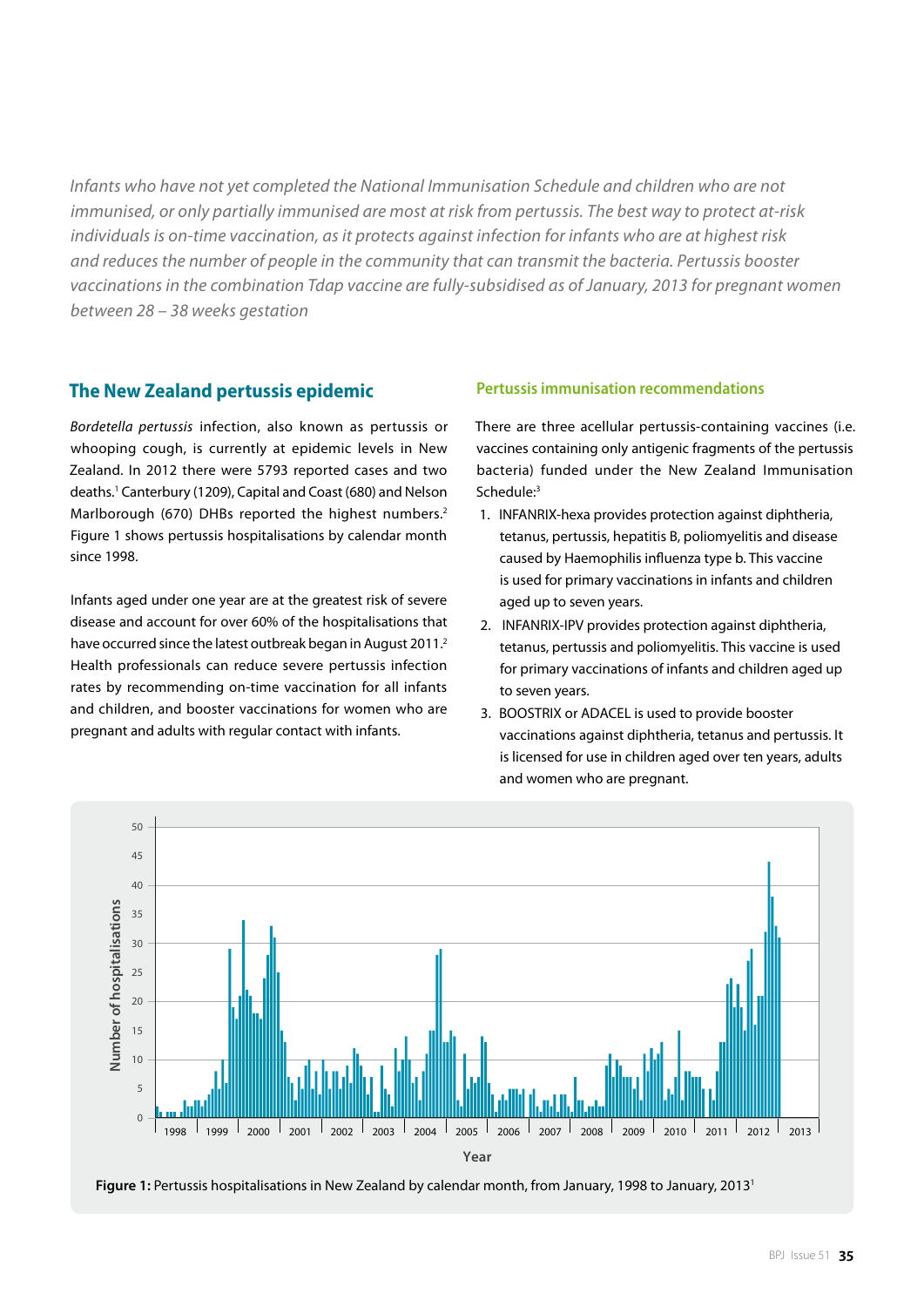of INFANRIX-hexa is **recommended at ages six weeks, three months and five months.**<sup>3</sup> The minimum doseinterval is four weeks and the first dose is not recommended before age six weeks. A single dose of INFANRIX-IPV is then recommended at age four years, followed by a booster at age 11 years with BOOSTRIX.<sup>3</sup> The ideal coverage target is for 95% of infants to be fully-vaccinated at ages six weeks and 16 months.<sup>3</sup>

**In infants a primary course** 

Immunity to pertussis develops within 10 – 14 days of immunisation.3 However, the effectiveness of the pertussis vaccination declines with time and protection can be expected to last between five to ten years in children.<sup>4</sup> If pertussis vaccination is administered after contracting a pertussis infection, the vaccination will be ineffective in preventing acute illness.

**The Ministry of Health recommends that adults with regular contact with infants be offered booster vaccinations** to form a "cocoon of immunity" to protect infants in the first year of life. The effectiveness of this approach is likely to be influenced by disease prevalence.<sup>5</sup> During outbreaks, "cocooning" infants is more likely to reduce the number of infants who become infected.5 The exact duration of protection from pertussis immunisation in adults is unknown,<sup>3</sup> but it can be presumed that vaccinations received in childhood are no longer providing adequate protection from pertussis. All people with occupational (e.g. midwives, healthcare workers and carers) or household (e.g. parents, grandparents and older siblings) contact with infants should receive a booster vaccination (BOOSTRIX or ADACEL). The dose should be repeated every ten years for healthcare workers and people who work with children.<sup>3</sup> Vaccination is not subsidised in these groups.

Parents and grandparents may be more motivated to ensure they are immune to pertussis if it is explained that vaccination will reduce the likelihood that they infect infants who have yet to complete the immunisation schedule. An international study of 95 infants with pertussis found that  $76 - 83%$ contracted pertussis from household members<sup>6</sup>

**Pertussis vaccination for pregnant women between 28 – 38 weeks gestation is now fully-subsidised** (as of 1 January, 2013). This BOOSTRIX vaccination will be subsidised until the current pertussis epidemic is over and can be administered at the same time as the influenza vaccination.

Maternal antibody levels have been shown to decrease quickly following pertussis immunisation, and levels in women vaccinated during pre-conception or early in pregnancy may be insufficient to provide passive immunity to the newborn infant.7 Therefore, immunisation later in pregnancy is more likely to provide some protection for the infant while they are still vulnerable prior to completing their primary immunisation course.8 The vaccine can be safely given to pregnant women from 20 weeks, and after 38 weeks gestation, but receiving the vaccine too early or too late may mean that the infant is still exposed to pertussis during delivery and as a newborn. It takes approximately two weeks after the booster vaccination for immunity to pertussis to develop. In addition, women 20 – 27 weeks or > 38 weeks gestation would have to meet the costs of vaccination themselves.

**The only contraindication for pertussis vaccination is an anaphylactic reaction to a previous dose**, or any component of the vaccine. Pertussis vaccination is not known to be associated with any significant adverse effects, other than pain or redness at the injection site. Mild fever has been reported to occur in up to 20% of infants receiving the vaccination.3 Vaccination of children with an evolving neurological disorder, e.g. uncontrolled epilepsy, should be discussed with a paediatrician first.

## **Management of pertussis**

**The presentation of patients with pertussis is influenced by age and immunisation status.** Young infants may deteriorate rapidly and display apnoea and cyanosis, rather than cough. In older patients the illness often begins with a seven to ten day period where symptoms are clinically indistinguishable from a minor respiratory infection. This is referred to as the catarrhal stage, during which individuals are most infectious.<sup>3</sup> Following the catarrhal stage, paroxysmal bouts of coughing begin to develop, during which the characteristic "whoop" noise can often be heard on inspiration in younger children. Gasping or gagging may be noticed instead of whooping in older children and adults. Vomiting can follow bouts of coughing. Coughing lasts two to eight weeks and is often worst at night.

> **A diagnosis of pertussis** during the catarrhal stage of the disease is difficult to confirm. A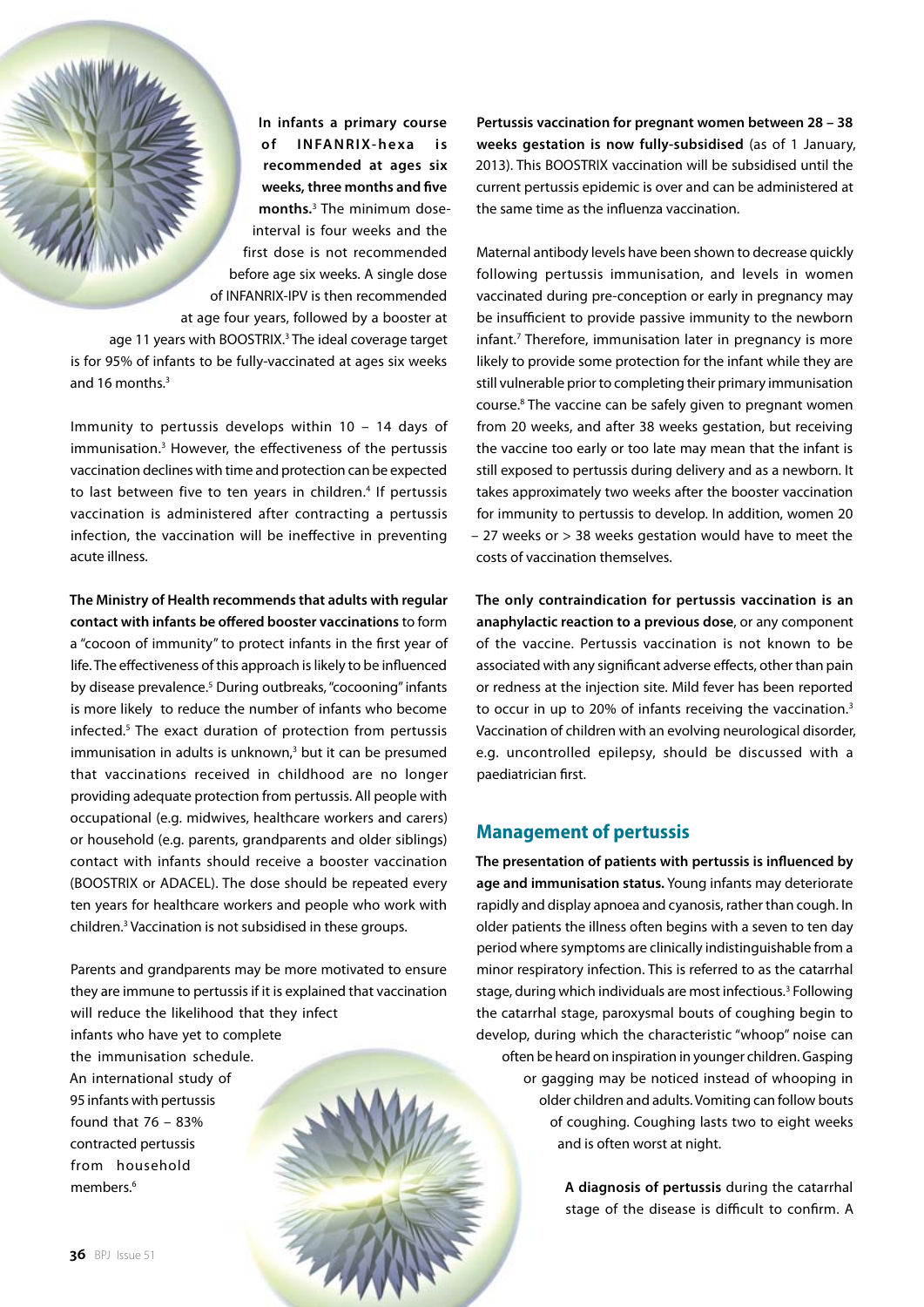diagnosis becomes more likely where a patient has an acute cough for 14 days or more and has either: an inspiratory whoop, paroxysmal bouts of coughing, post-cough vomiting or apnoea, for which there is no other known cause.<sup>9</sup>

Laboratory testing is not required to confirm pertussis in an outbreak situation, where a patient is linked to a confirmed case, for notification purposes or to confirm a patient is no longer infectious.<sup>9</sup> Testing should be considered where confirmation is needed to manage vulnerable contacts, e.g. where a family member is aged under one year, or where a diagnosis is uncertain.<sup>9</sup>

#### **Treatment and prophylaxis of pertussis**

Antibiotic treatment for pertussis is recommended to reduce transmission of the disease. Treatment should be initiated if the patient presents within three weeks of onset of cough, after which time people are generally no longer infectious.<sup>9</sup> Treatment is unlikely to alter the clinical course of the illness, unless it is begun in the catarrhal stage.<sup>10</sup> Antibiotics should be given if the duration of cough is unknown. Women who are in the last trimester of pregnancy are considered high-risk and should be prescribed antibiotics, regardless of the timing of onset.<sup>3</sup> Young children can deteriorate rapidly and may require hospitalisation.

## **Azithromycin is first-line for treatment and prophylaxis of pertussis in infants and children, erythromycin is first-line for adults:**

- Infants and children  $<$  45 kg azithromycin 10 mg/kg in a single dose on day one, followed by 5 mg/kg, once daily, for days two to five (five days total). Erythromycin 10 mg/kg, four times daily for 14 days is an alternative.
- $\cdot$  Children > 45 kg and adults erythromycin 400 mg, four times daily for 14 days.\* Azithromycin 500 mg on day one, followed by 250 mg, once daily, on days two to five, is an alternative.
- Erythromycin ethyl succinate is currently the only subsidised form of oral erythromycin available in New Zealand. Treatment and prophylaxis is recommended for 14 days with erythromycin ethyl succinate. There is evidence that seven days of treatment with erythromycin estolate (which has superior tissue and serum concentrations compared with the other erythromycin salts), is as effective as 14 days. However, erythromycin estolate is not currently available in New Zealand.<sup>11</sup>

Parents should be informed that the use of all macrolides (e.g. azithromycin or erythromycin) in infants aged under three months is associated with an increased risk of hypertrophic pyloric stenosis and monitoring for complications, e.g. forceful vomiting, should occur during treatment and for one month following completion.

# **Azithromycin subsidy and dosing changes**

Azithromycin liquid (as of 1 November 2012) and tablets (as of 1 December 2012) are now fully subsidised, without restriction, for a maximum of five days treatment. There is currently a lack of published consensus on the dosing regimen for azithromycin in children for pertussis. United States, United Kingdom and Australian guidelines differ in their advice, with some advising different regimens depending on age. The consensus in New Zealand, among infectious disease specialists, is now to use the same regimen in children < 45 kg, regardless of age: 10 mg/kg on day one, followed by 5 mg/kg on days two to five. Due to concerns about resistance to azithromycin, it is not recommended as a first-line treatment in adults for pertussis.